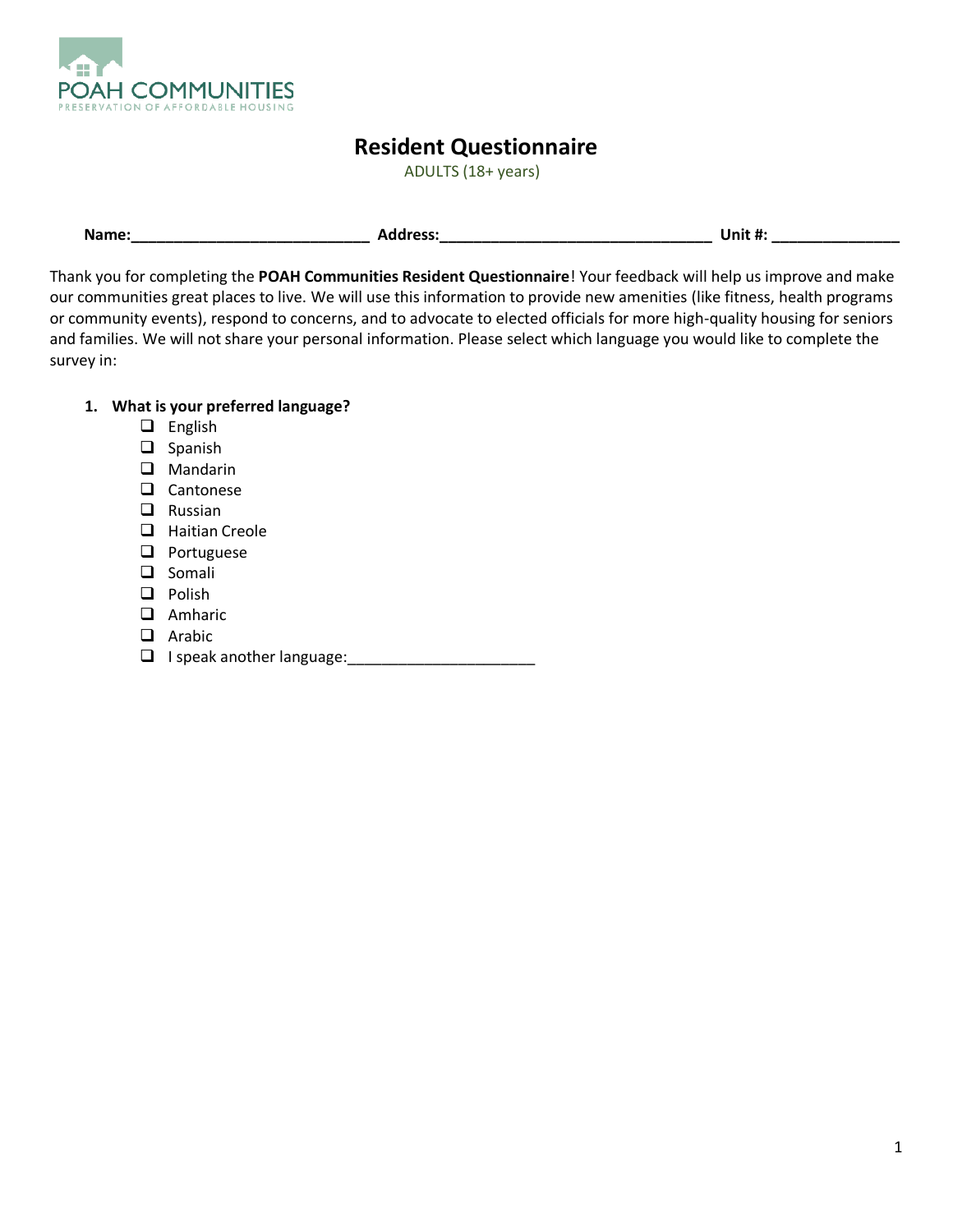#### *Section 1: Community Engagement*

- **2. What do you like best about living at your property?** *Please select all that apply:*
	- ❑ Affordability
	- ❑ Amenities/activities
	- ❑ Atmosphere
	- ❑ Facilities
	- ❑ Location
	- ❑ My apartment
	- ❑ Neighbors
	- ❑ Nothing
	- ❑ Safety
	- ❑ Staff

**Is there anything else you'd like to share about what you like about living at your property?**

- **3. What would you like to change about your property?** *Please select all that apply:*
	- ❑ Affordability
	- ❑ Amenities/activities
	- ❑ Atmosphere
	- ❑ Facilities
	- ❑ Location
	- ❑ My apartment
	- ❑ Neighbors
	- ❑ Nothing
	- ❑ Safety
	- ❑ Staff

## **Is there anything else you'd like to share about what you would like to change about your property?**

#### **4. Please rate how safe you feel in the building where you live and the surrounding neighborhood:**

|                 | <b>Excellent</b> | <b>Very Good</b> | Good | Fair | Poor | Prefer<br>Not to<br><b>Answer</b> |
|-----------------|------------------|------------------|------|------|------|-----------------------------------|
| <b>Building</b> | O                | O                | O    | O    | Ő    | Ő                                 |
| Neighborhood    | Ő                | Ő                | Ő    |      |      |                                   |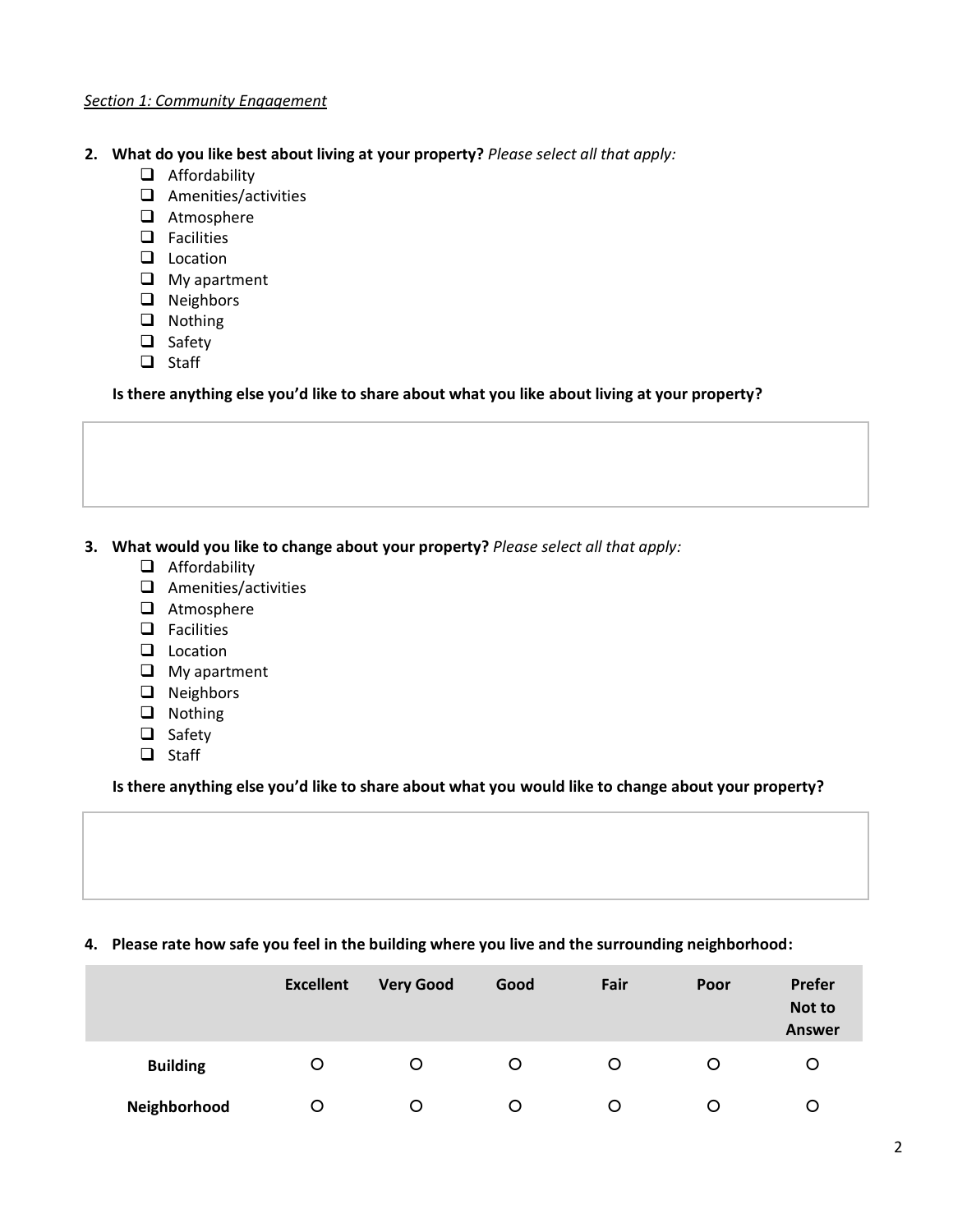**5. If you have any specific concerns about safety in your building or neighborhood, please list them below. If you have an urgent concern that is impacting your sense of safety, please call the management office.** 

- **6. Are you interested in talking more with a POAH Communities staff person about safety in your building or neighborhood?**
	- ❑ **Yes**
	- ❑ **No**
- **7. Do you know your neighbors?**

| <b>Most</b> | Some | Few | <b>None</b> | Prefer<br>Not to<br><b>Answer</b> |
|-------------|------|-----|-------------|-----------------------------------|
| С           | J    |     |             | ں                                 |

**8. Do you feel you can rely on your neighbors?**

| <b>Most</b> | Some | Few | <b>None</b> | Prefer<br>Not to<br><b>Answer</b> |
|-------------|------|-----|-------------|-----------------------------------|
|             |      |     |             |                                   |

- **9. We'd like to know more about transportation in your neighborhood. Which of these forms of transportation do you use most often?** *Please only select one answer:*
	- ❑ Bike/Bikeshare
	- ❑ Bus
	- ❑ Car (mine)
	- ❑ Car (someone else's)
	- ❑ Subway/Train
	- ❑ Taxi/Rideshare/Uber/Lyft
	- ❑ Walk/Wheelchair
	- ❑ Other (please specify):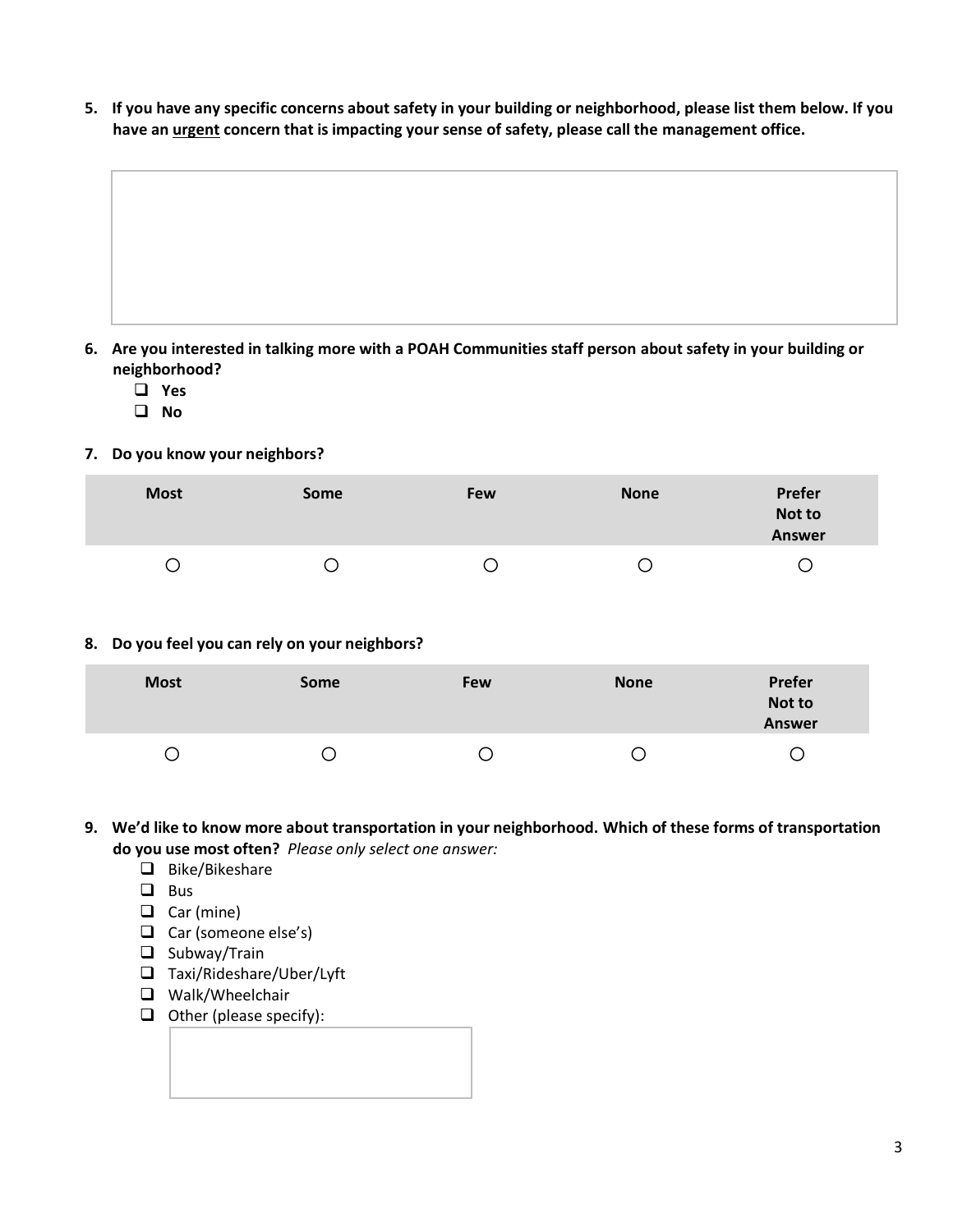- **10. Here are some examples of types of programs we may be able to offer or refer you to. Which of these would you find most valuable?** *Please select all that apply:*
	- ❑ Budgeting/Financial Education
	- ❑ College Preparation
	- ❑ Basic Computer Skills (getting online, Microsoft Office)
	- ❑ Advanced Computer Skills (coding, data analysis)
	- ❑ Daycare / Child Care resources
	- ❑ Fitness Activities
	- ❑ GED/Hi-SET Preparation
	- ❑ Healthy Cooking
	- ❑ Homeownership
	- ❑ Housekeeping
	- ❑ Job Training
	- ❑ Laptops to Borrow
- ❑ Teen Employment
- ❑ Volunteering
- ❑ Youth Afterschool Programs
- ❑ Youth Summer Programs
- ❑ Help paying rent
- ❑ Help paying utilities
- ❑ Local Food Bank or Food Pantry or other food access support
- ❑ Free Tax Prep Assistance (ex: VITA (Volunteer Income Tax Assistance))
- ❑ Other, please specify:

**11.** We believe helping residents register to vote is one way to make sure their voices are heard in both local and national elections. Are you registered to vote?

| Yes | No | ľm<br>not<br>sure | I am<br>not<br>eligible<br>to vote | Prefer<br>Not to<br><b>Answer</b> |
|-----|----|-------------------|------------------------------------|-----------------------------------|
| Ő   |    | Ő                 | Ő                                  | Ő                                 |

## **12. Do you have internet access at home?**

- ❑ Yes, I have access
- ❑ No, I don't have access but I wish I did
- ❑ No, I don't have access and I'm not interested in using the internet at home

## **13. What device(s) do you use to connect to the internet at home?** *Please select all that apply:*

- ❑ Smartphone
- ❑ Laptop
- ❑ Tablet
- ❑ Gaming console
- ❑ Smart TV
- ❑ Other

❑ Desktop computer

- 
- ❑ None, no devices or no home internet

## **14. If you have internet access at home, is your connection usually fast enough to support streaming for videos/video conferencing (Zoom, YouTube, etc)?**

- ❑ Yes, my connection is fast enough for streaming video
- ❑ No, my connection is not fast enough for streaming video
- ❑ I don't use streaming video services
- ❑ I don't have internet access at home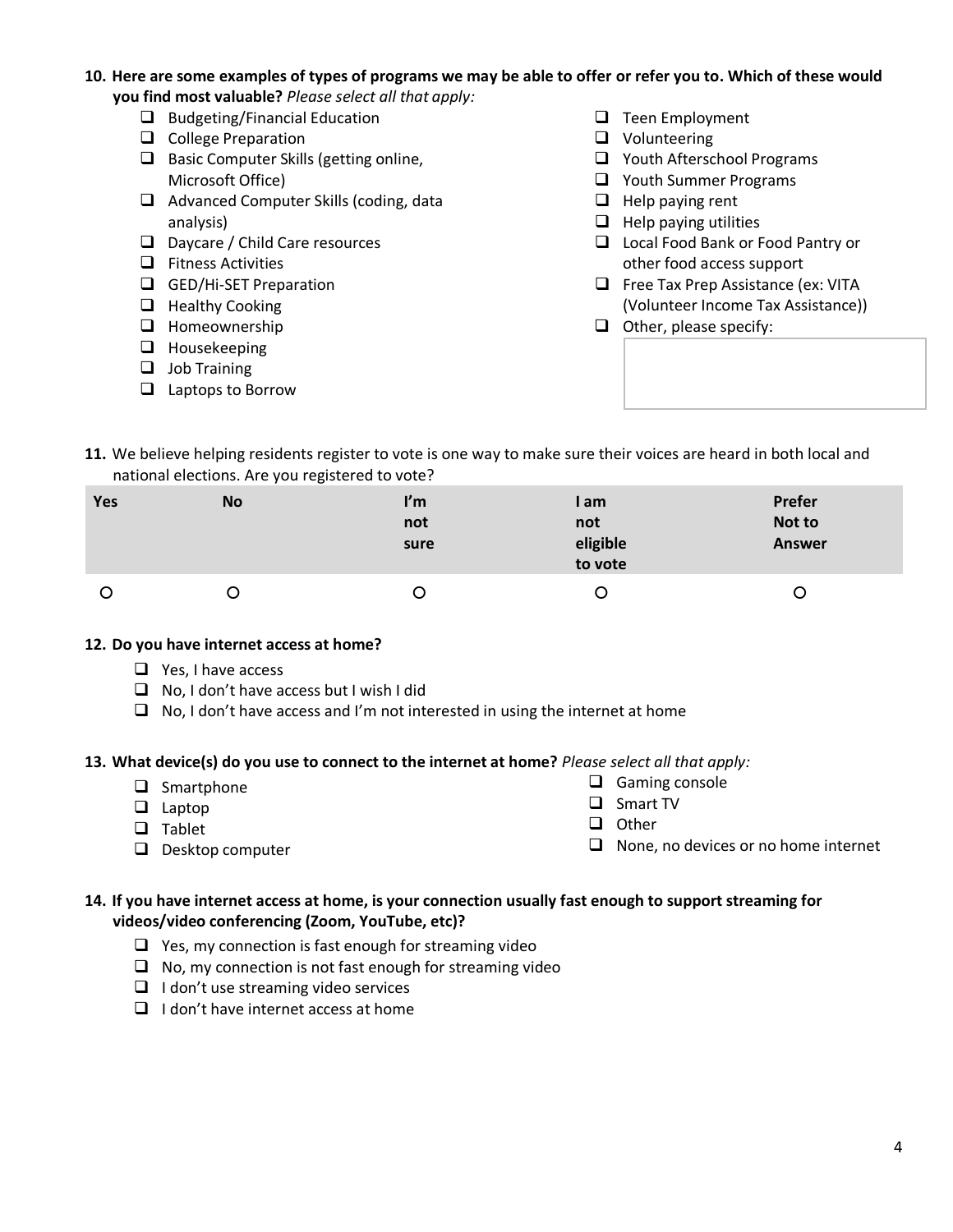## **15. Have you ever served on active duty in the U.S. Armed Forces, Reserves, or NationalGuard?**

- ❑ Yes, I am currently on active duty
- ❑ Yes, I have served in the past
- ❑ No
- ❑ Prefer not to answer

## **16. What is the highest level of schooling that you have completed?**

- ❑ Grammar School or Some High School
- ❑ High School/GED
- ❑ Certificate/Vocational
- ❑ Some College
- ❑ Associate's Degree
- ❑ Bachelor's Degree
- ❑ Master's Degree or above
- $\Box$  Other, please specify:
- ❑ Prefer Not to Answer

# **17. Are you currently a full-time student in a higher education, college, or other training program?** *If "Yes", please*

*indicate which level of schooling you are currently pursuing. If "No", please check "Not Currently Enrolled".* 

❑ High school

- ❑ GED
- ❑ Certificate/Vocational
- ❑ Associate's Degree
- ❑ Bachelor's Degree
- ❑ Master's Degree or higher
- ❑ Other, please specify:
- ❑ Not Currently Enrolled
- ❑ Prefer Not to Answer

# **18. Are you currently employed?** *If not, skip to 19.*

| <b>Yes</b> | <b>No</b>                                                    | <b>Retired</b> | <b>Prefer</b><br>Not to<br><b>Answer</b> |
|------------|--------------------------------------------------------------|----------------|------------------------------------------|
| O          |                                                              | O              | O                                        |
|            | 18a. If YES, please specify your employer(s) and position(s) |                |                                          |
| Employer:  |                                                              |                |                                          |

Position: **\_\_\_\_\_\_\_\_\_\_\_\_\_\_\_\_\_\_\_\_\_\_\_\_\_\_\_\_\_\_\_\_\_\_\_\_\_\_**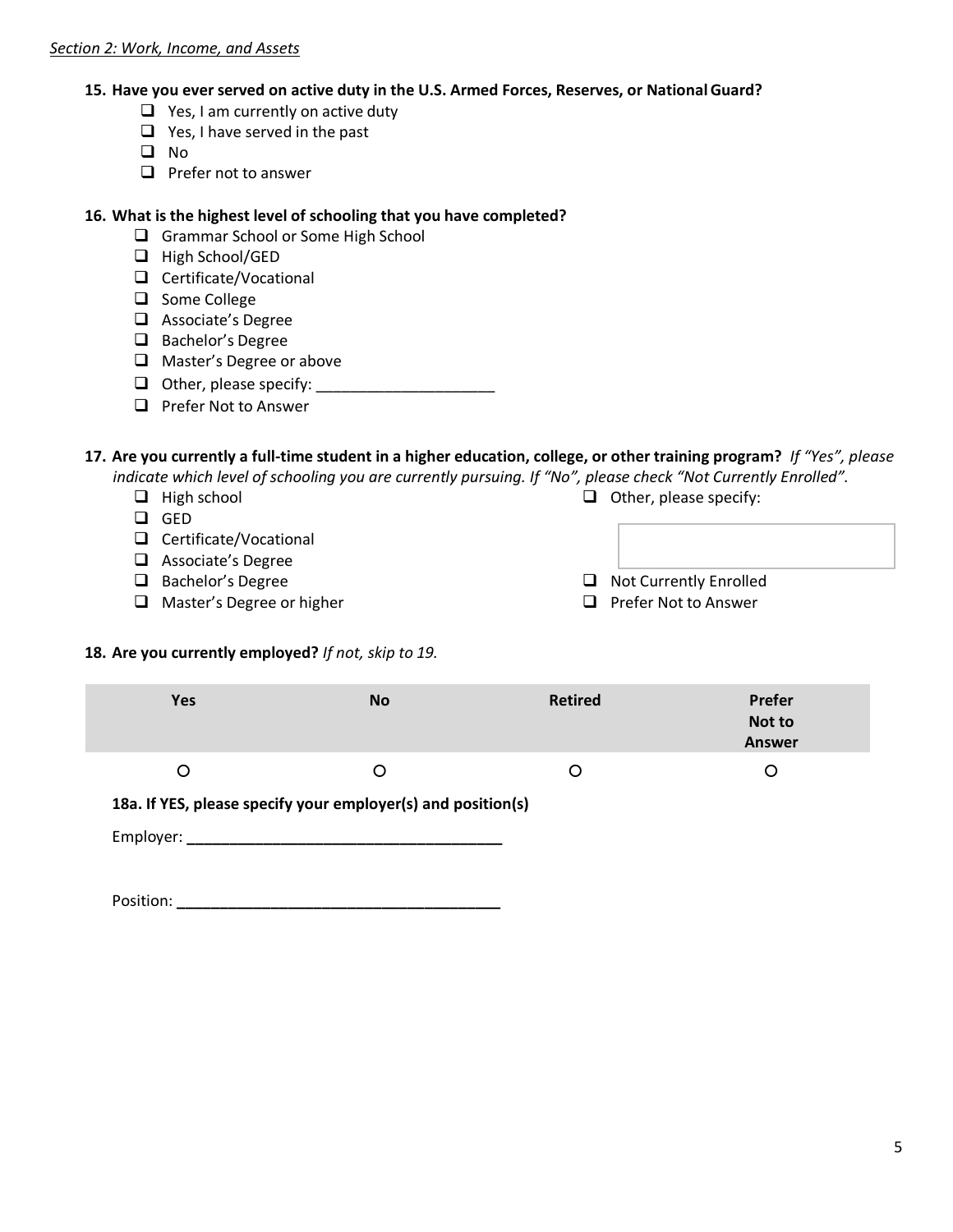# **19. If you are looking for a job, do any of the below common challenges make it difficult to find or keep work?**

|   | Select all that apply:               |   |                                    |
|---|--------------------------------------|---|------------------------------------|
| ⊔ | Health challenges                    | ப | Need employment coaching           |
| ப | Lack of available jobs               | ப | Other, please specify:             |
|   | Lack of child care                   |   |                                    |
|   | Lack of education                    |   |                                    |
| ப | Lack of familiarity with application |   |                                    |
|   | process                              |   |                                    |
|   | Lack of transportation               | ப | Not looking for employment/Retired |
|   | Language barrier                     |   | Prefer Not to Answer               |

## **20. In the last 12 months, was there a time when the food you bought just didn't last and you didn't have money to buy more?**

| <b>Yes</b> | <b>No</b> | Prefer<br>Not to |
|------------|-----------|------------------|
|            |           | <b>Answer</b>    |
| ◡          | Ő         | Ő                |

## *Section 3 Health & Wellness*

## **21. In general, how would you describe your physical health?**

| <b>Excellent</b> | <b>Very Good</b> | Good | Fair | Poor | Prefer<br>Not to<br><b>Answer</b> |
|------------------|------------------|------|------|------|-----------------------------------|
| O                | Ő                |      |      |      |                                   |

- **22. Do you have health conditions you currently manage?** *This information helps us understand health conditions managed by most or some groups of residents. We use this to look for community services to help residents. Your response will be kept strictly confidential. Please select all that apply:*
	- ❑ Anemia
	- ❑ Arthritis
	- ❑ Asthma
	- ❑ Autoimmune Disorder
	- ❑ Behavioral/Mental Health
	- ❑ Bone Density Loss
	- ❑ Cardiovascular Disease
	- ❑ Chronic Obstructive Pulmonary Disease (COPD, bronchitis, emphysema, etc.)
	- ❑ COVID-19 or related complications from COVID-19
	- ❑ Degenerative Vision
	- ❑ Diabetes
	- ❑ Digestive Disorder
	- ❑ Fibromyalgia
- ❑ High Cholesterol/High Blood Pressure
- ❑ Obesity
- ❑ Other, please specify:
- ❑ No, I don't have any health conditions I currently manage.
- ❑ Prefer Not to Answer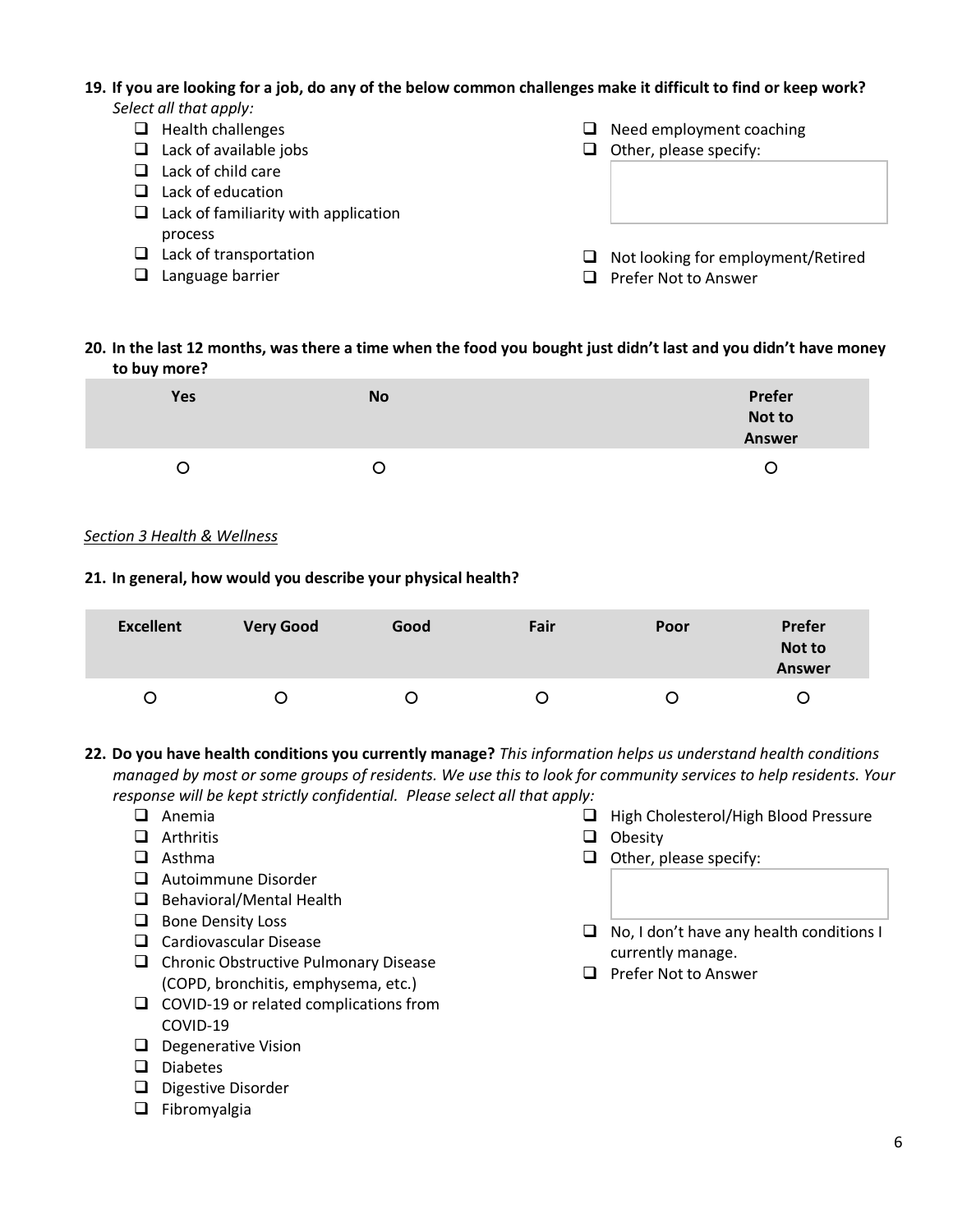**23. Thinking about your physical health, which includes physical illness and injury, for how many days during the past 30 days was your physical health not good?**

| 0 days | $1-2$ days | $3-5$ days | A week or more | <b>Unsure</b> | <b>Prefer</b><br>Not to<br><b>Answer</b> |
|--------|------------|------------|----------------|---------------|------------------------------------------|
|        |            |            |                | 0             |                                          |

**24. Now thinking about your mental health, which includes stress, depression and problems with emotions, for how many days during the past 30 days was your mental health not good?** 

| 0 days | $1-2$ days | 3-5 days | A week or more | <b>Unsure</b> | Prefer<br>Not to<br><b>Answer</b> |
|--------|------------|----------|----------------|---------------|-----------------------------------|
|        | Ő          |          | O              | Ő             |                                   |

**25. In the last 12 months, have you been to the hospital emergency room for an illness, injury, or disease?**

| Yes | <b>No</b> | Prefer<br>Not to<br><u>and the company of the company of the company of the company of the company of the company of the company of the company of the company of the company of the company of the company of the company of the company of the com</u><br><b>Answer</b> |
|-----|-----------|---------------------------------------------------------------------------------------------------------------------------------------------------------------------------------------------------------------------------------------------------------------------------|
|     | O         | 0                                                                                                                                                                                                                                                                         |

**26. If you have health insurance, what type is it?** *Please select all that apply. If you do not have health insurance, please check "I do not have health insurance":*

- ❑ Private insurance
- ❑ Medicaid *(ex: MassHealth, Husky, CareSource)*
- ❑ Medicare
- ❑ Child Health Insurance Plan (CHIP)
- ❑ VA Health Care
- ❑ I do not have health insurance
- ❑ Other, please specify:
- ❑ Prefer Not to Answer